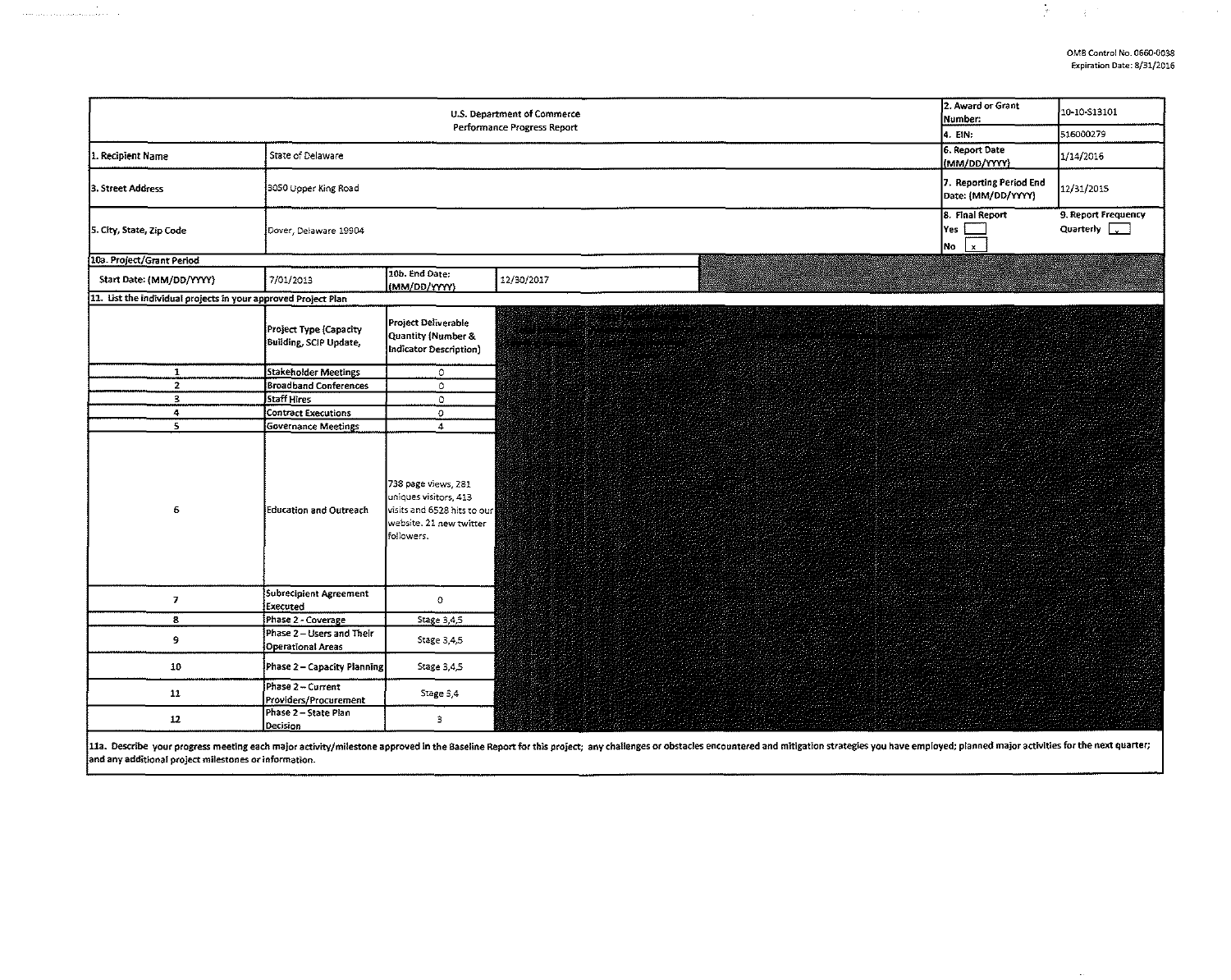Broadband working group meetings were held on 10/8/2015 and 12/15/2015. Statewide Interoperability Executive Council Meetings (Governing Body) were held on October 8,2015 and December 15,2015. These meetings are held on a update the SIEC Committee on status updates relating to the NPBSN and FirstNet Progress, SLIGP activities and to discuss overall interoperabilty communication issues throughout the the State of Delaware. The State of Delaw been holding weekly internal meetings (beginning in December of 2013 with the SPOC, Grants Manager and outreach coordinator to discuss weekly updates pertaining to the NBSPN and FirstNet to coordinate outreach planning, we media interaction. We have held a total of 85 meetings through the grant period ending 12/31/2015. We also continue to update our "DELNET delaware gov" with up todate information pertaining to FirstNet and the SLIGP grant. followers up from 300 and we are following 117. This will be ongoing outreach to our state and local governments through the entire planning phase of the NPSBN. Our website produced over 738 pages views, 281 uniques visito for qaurter ending 12/31/2015. We began our Phase II data collection in May of 2015 and have completed the data collection and sumbitted to FirstNet ahead of the scheduled September 30th deadline. We held a conference call data collection efforts and answered some questions First Net had in relation to our efforts

11b. If the project team anticipates requesting any changes to the approved Baseline Report in the next quarter, describe those below. Note that any substantive changes to the Baseline Report must be approved by the Depart

 $\sim$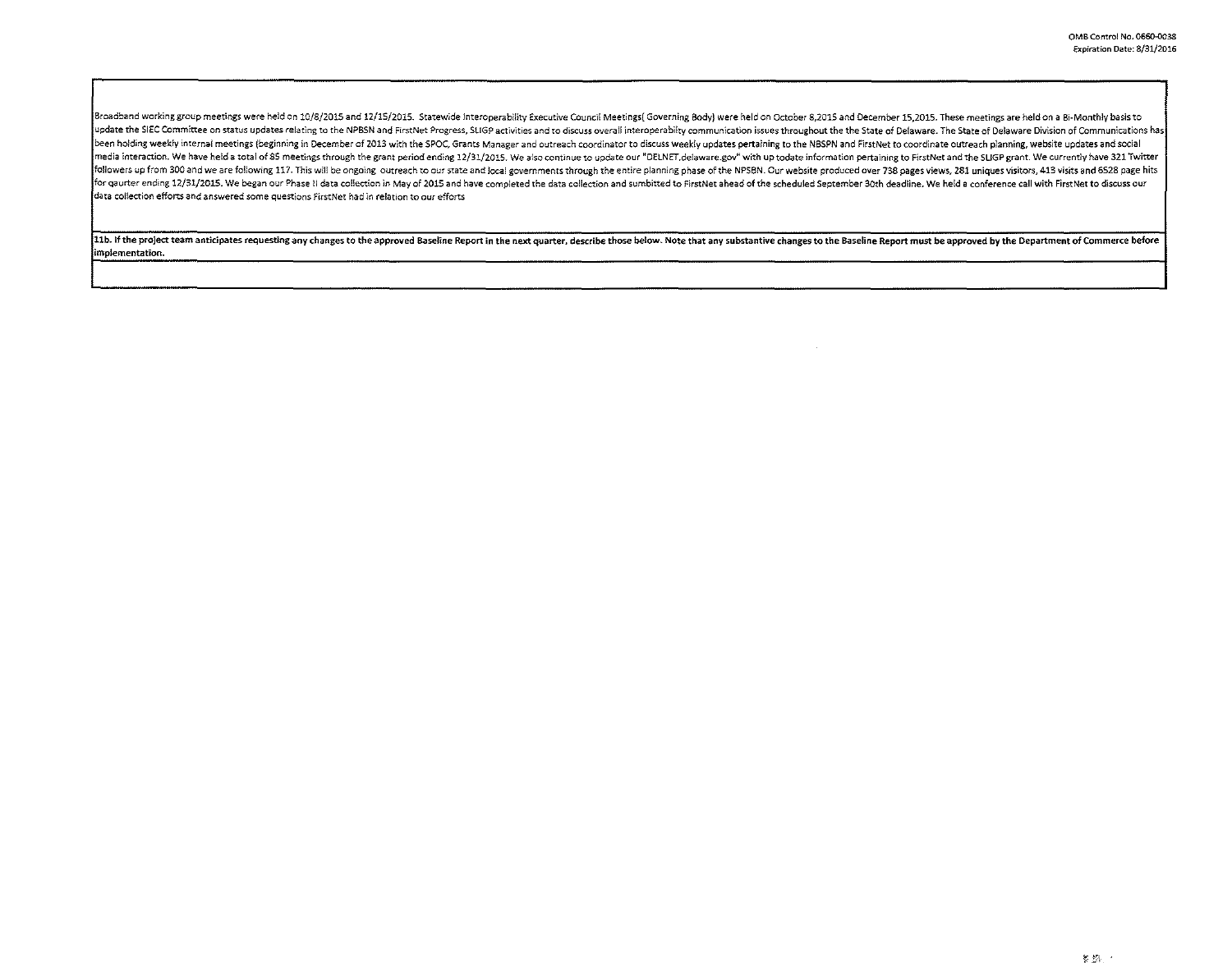11c. Provide any other information that would be useful to NTIA as it assesses this project's progress.

The State of Delaware has submitted their data collection efforts to FirstNet in September and ahead of schedule. The State of Delaware held a conference call with FirstNet to discuss our Data collection efforts. FirstNet and it was explained to FirstNet with their understanding,

11d. Describe any success stories or best practices you have identified. Please be as specific as possible.

12. Personnel - The FTE for our SWIC and Deputy director changed due to the revised budget that was submitted. Our SWIC will now devout 20% of his time to FirstNet acctivites and our Deputy will spend .06 percent of his ti change is due to the extension of the grant period out to 2017 and keeping nline with our 20% match obligation.

12a. If the project is not fully staffed, describe how any lack of staffing may impact the project's time line and when the project will be fully staffed.

| 12b. Staffing Table                             |                                                                                                                                       |                                           |                                                                         |                      |                               |                   |                  |                                         |                                          |
|-------------------------------------------------|---------------------------------------------------------------------------------------------------------------------------------------|-------------------------------------------|-------------------------------------------------------------------------|----------------------|-------------------------------|-------------------|------------------|-----------------------------------------|------------------------------------------|
| Job Title                                       | FTE%                                                                                                                                  | Project (s) Assigned                      |                                                                         |                      |                               |                   |                  |                                         | Change                                   |
| <b>SWIC</b>                                     | 0.2                                                                                                                                   | Provide oversight of all SLIGP activities |                                                                         |                      |                               |                   |                  | Change                                  |                                          |
| Deputy Director Communications                  | 0.06                                                                                                                                  | Assist SWIC with SLIGP activities         |                                                                         |                      |                               |                   | Change           |                                         |                                          |
| Outreach coordinator                            | 0.1                                                                                                                                   |                                           | Prepare and distribute educational materials, conduct outreach meetings |                      |                               |                   |                  |                                         |                                          |
|                                                 |                                                                                                                                       |                                           |                                                                         |                      |                               |                   |                  |                                         |                                          |
|                                                 |                                                                                                                                       |                                           |                                                                         |                      |                               |                   |                  |                                         |                                          |
| 13. Subcontracts (Vendors and/or Subrecipients) |                                                                                                                                       |                                           |                                                                         |                      |                               |                   |                  |                                         |                                          |
|                                                 | 13a. Subcontracts Table - include all subcontractors. The totals from this table must equal the "Subcontracts Total" in Question 14f. |                                           |                                                                         |                      |                               |                   |                  |                                         |                                          |
| Name                                            |                                                                                                                                       | <b>Subcontract Purpose</b>                |                                                                         | RFP/RFQ Issued (Y/N) | Contract<br>Executed<br>(Y/N) | <b>Start Date</b> | <b>End Date</b>  | <b>Total Federal Funds</b><br>Allocated | <b>Total Matching Funds</b><br>Allocated |
| Micro Tech                                      | Grant Manager                                                                                                                         |                                           |                                                                         | N                    | $\ddot{\phantom{1}}$          | 9/9/2013          | 12/31/2017       | \$180,000.00                            | \$0.00                                   |
| Micro Tech                                      | Subject Matter Expert                                                                                                                 |                                           |                                                                         | N                    | v                             | 9/9/2013          | 12/31/2017       | \$173,563.00                            | \$0.00                                   |
| Micro Tech                                      | Adminstration Support                                                                                                                 |                                           |                                                                         | N                    | $\ddot{\phantom{0}}$          | 9/9/2013          | 12/31/2017       | \$120,002.00                            | \$0.00                                   |
| <b>FOT!</b>                                     | Website Development                                                                                                                   |                                           |                                                                         | N                    | N                             | 6/27/2014         | 12/31/2017       | \$5,800.00                              |                                          |
| ļтвd                                            | Phase II                                                                                                                              |                                           | Vendor                                                                  |                      | N                             | TBD               | T <sub>8</sub> D | \$94,020.00                             | \$0.00                                   |
| TBD                                             | MACINAC                                                                                                                               |                                           | Vendor                                                                  |                      | N                             | T <sub>8</sub> D  | 12/31/2017       | 590,000.00                              |                                          |
|                                                 | 13b. Describe any challenges encountered with vendors and/or subrecipients.                                                           |                                           |                                                                         |                      |                               |                   |                  |                                         |                                          |